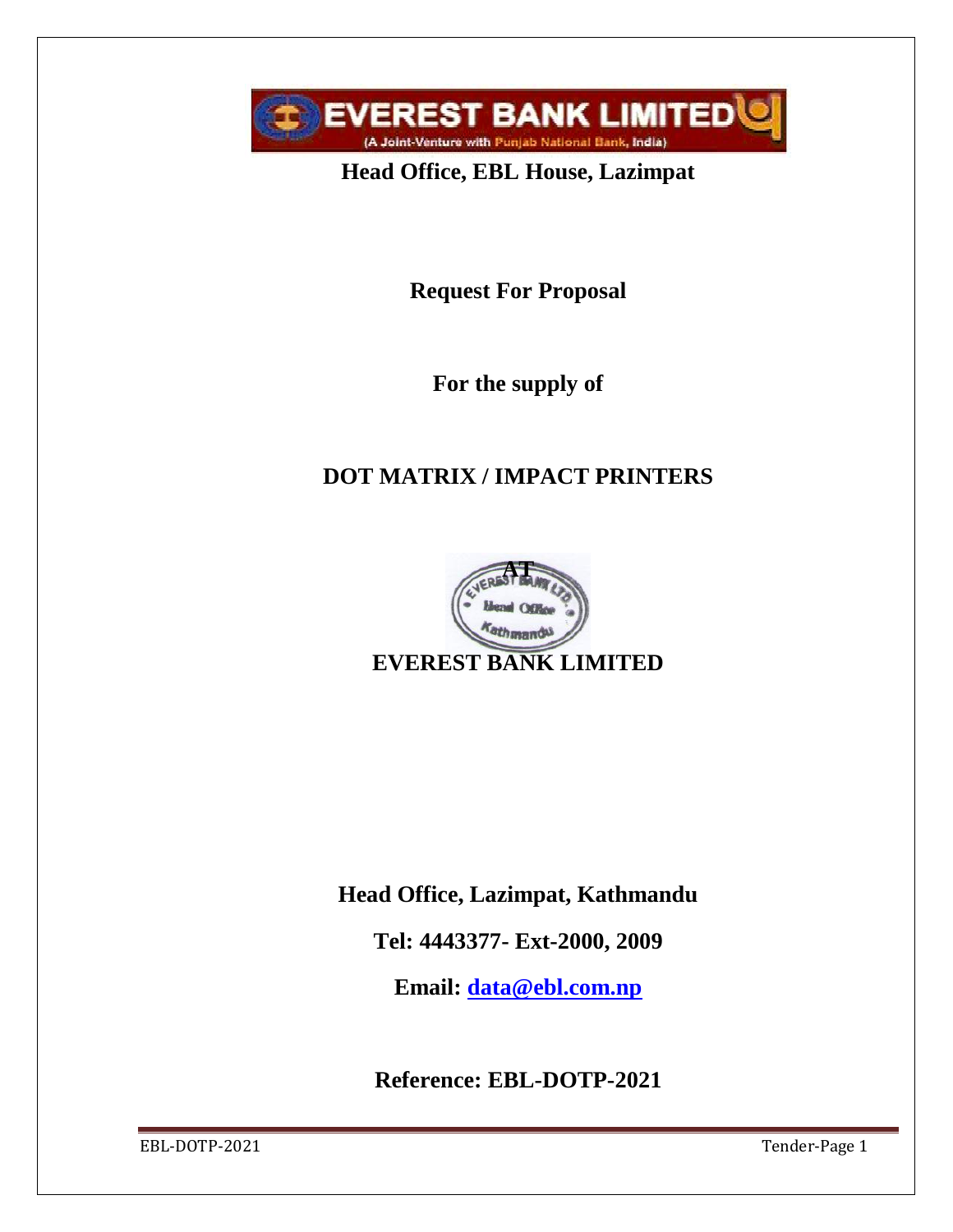# **Table of Content**

| S. No. | <b>Topic</b>                                   | Page No. |
|--------|------------------------------------------------|----------|
| 1.     | <b>Disclaimer</b>                              | 3        |
| 2.     | <b>Tender Notice</b>                           | 4        |
| 3.     | <b>BID Details</b>                             | 5        |
| 4.     | <b>Information to bidder</b>                   | 6        |
| 5.     | <b>Evaluation matrix</b>                       | 7        |
| 6      | <b>Equipment configuration / Specification</b> | 7        |
| 7.     | <b>Eligibility criteria of bidder</b>          | 8        |
| 8.     | Letter of undertaking                          | 9        |
| 9.     | <b>Commercial proposal</b>                     | 10       |
| 10.    | <b>Taxes and duties</b>                        | 11       |
| 11.    | <b>Payment Term</b>                            | 12       |
| 16.    | <b>RFP Submission covering letter</b>          | 13       |
| 17.    | <b>Bidder's declaration</b>                    | 14       |

**-x-x-x-**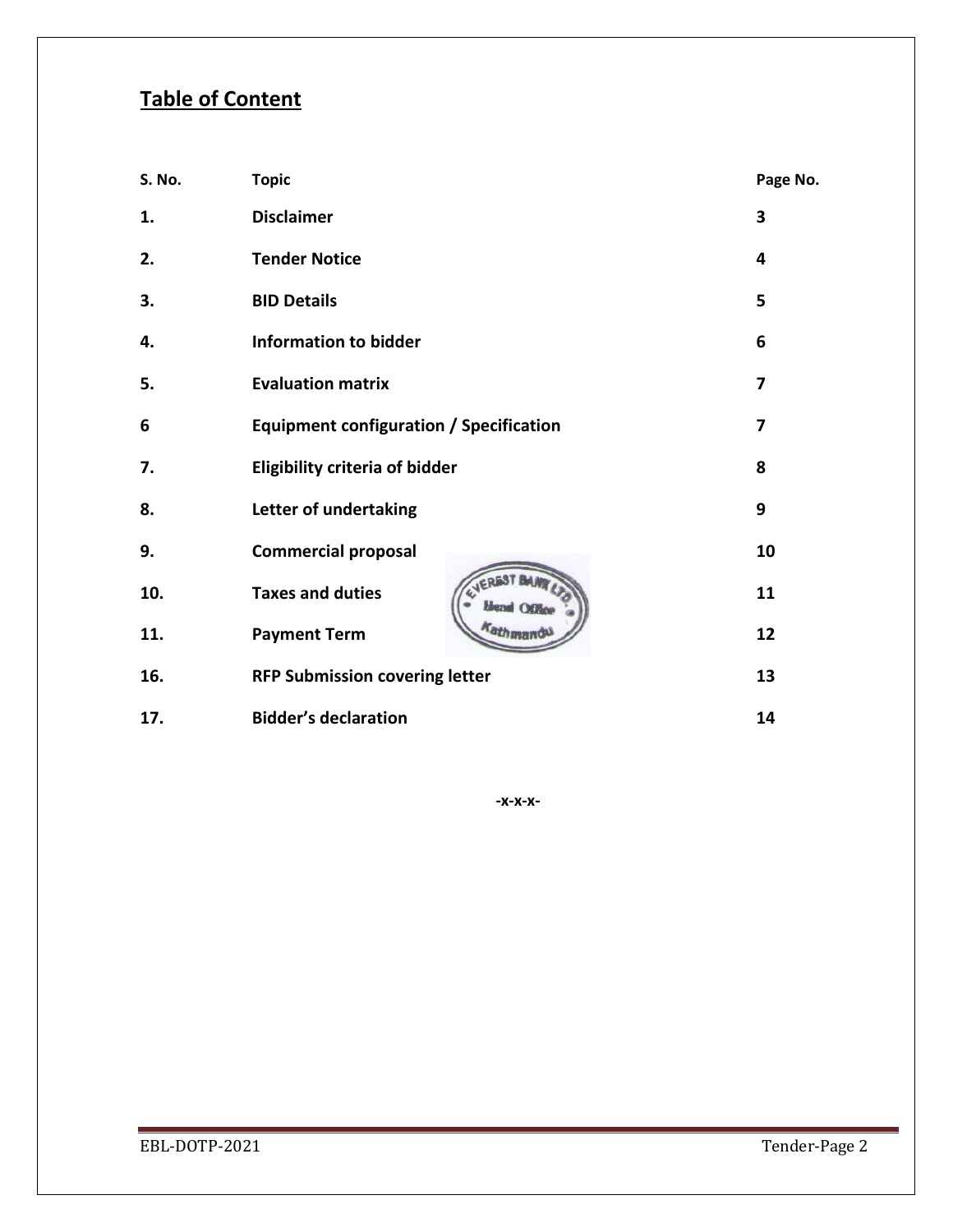#### **DISCLAIMER**

- This RFP is neither an agreement nor an offer and is only an invitation by Bank to the interested bidders for submission of quotation. The purpose of this RFP is to provide the bidders with information to assist the formulation of their proposals.
- This RFP does not claim to contain all the information each bidder may require. Each bidder should conduct its own investigations and analysis and should check the accuracy, reliability and completeness of the information in this RFP and where necessary obtain independent advice.
- EBL makes no representation or warranty and shall incur no liability under any law, statute, rules or regulations as to the accuracy, reliability or completeness of this RFP.
- EBL reserves the right to amend, rescind or reissue this RFP Document and all amendments will be advised to the bidders and such amendments will be binding on them.
- No contractual obligation on behalf of EBL, whatsoever, shall arise from the offer process unless and until a formal contract is executed by the duly authorized signatory of the EBL and the Bidder.
- EBL reserves its right to accept or reject any or all the responses to this RFP Document without assigning any reason whatsoever and without any cost and / or compensation thereof.
- The information provided by the bidders in response to this RFP Document will become the property of the Bank and will not be returned.
- This document is prepared by EBL for its requirement for purchasing Dot Matrix Printers for is requirement and being supplied under a non-disclosure basis.
- The Bank reserves right to accept or reject in part or full any or all offers without assigning any reason thereof. Any decision of the Bank in this regard shall be final, conclusive and binding upon the bidders.
- During the evaluation process at any stage if it is found that the bidder does not meet the eligibility criteria or has submitted false / incorrect information the bid will be rejected summarily by the Bank.
- The Bank shall be under no obligation to accept the lowest or any other offer received in response to this bid documents and shall be entitled to reject any or all offers including those received late or incomplete offers without assigning any reason whatsoever.
- The bank reserves the sole discretionary right to reject a proposal for award if it determines that the bidder recommended for award has found engaged in corrupt or fraudulent practice during the process of bidding, bid evaluation and bid award.
- Dispute or differences, if any, arise between bank and the bidder from misconstruing the meaning and operation of RFP shall be resolved amicably.
- It is assumed that Bidder observes the highest standard of ethics during the process of bidding and execution of the contract.
- Dispute or differences, if any, arise between bank and the bidder from misconstruing the meaning and operation of RFP shall be resolved amicably.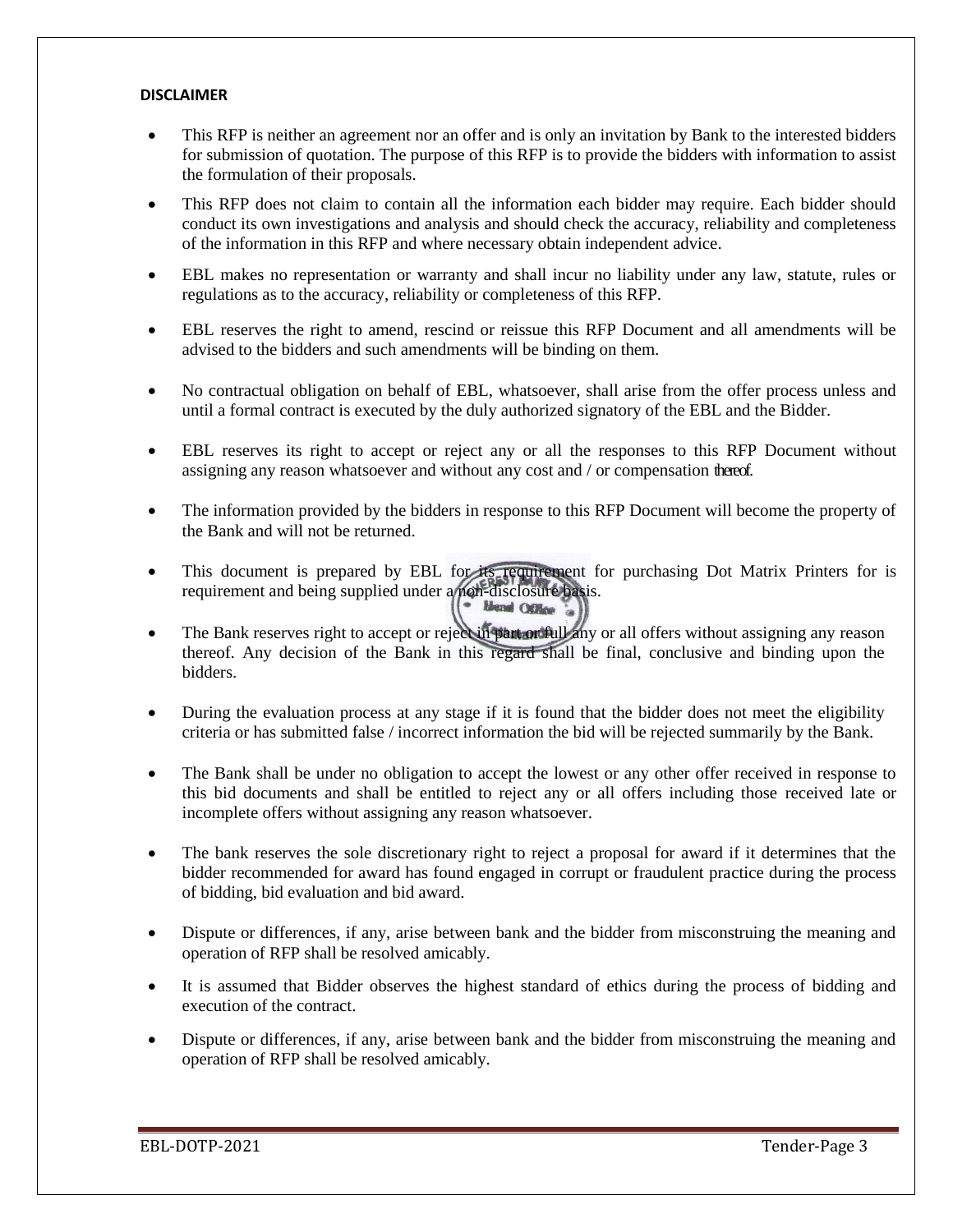Published on 2<sup>nd</sup> August, 2021

# **INVITATION FOR SEALED QUOTATION** For the supply of Dot Matrix/Impact Printers

Everest Bank Limited invites sealed bids from authorized companies for the supply of Dot Matrix / Impact Printers in the Bank.

Interested firms / companies are requested to submit their proposal for the above at the following address within 10 days of publication of this notice. The sealed bid envelope, containing bid document should mention the label "EBL-DOTP-2021". RFP document may be downloaded from Bank's website www.everestbankltd.com

The Bank reserves the right to reject any or all proposals and to accept the proposal, the Bank considers appropriate for its requirement.



**Everest Bank Limited Head Office, IT Department** Lazimpat, Kathmandu Tel: 01-4443377

Consistent, Strong & Dependable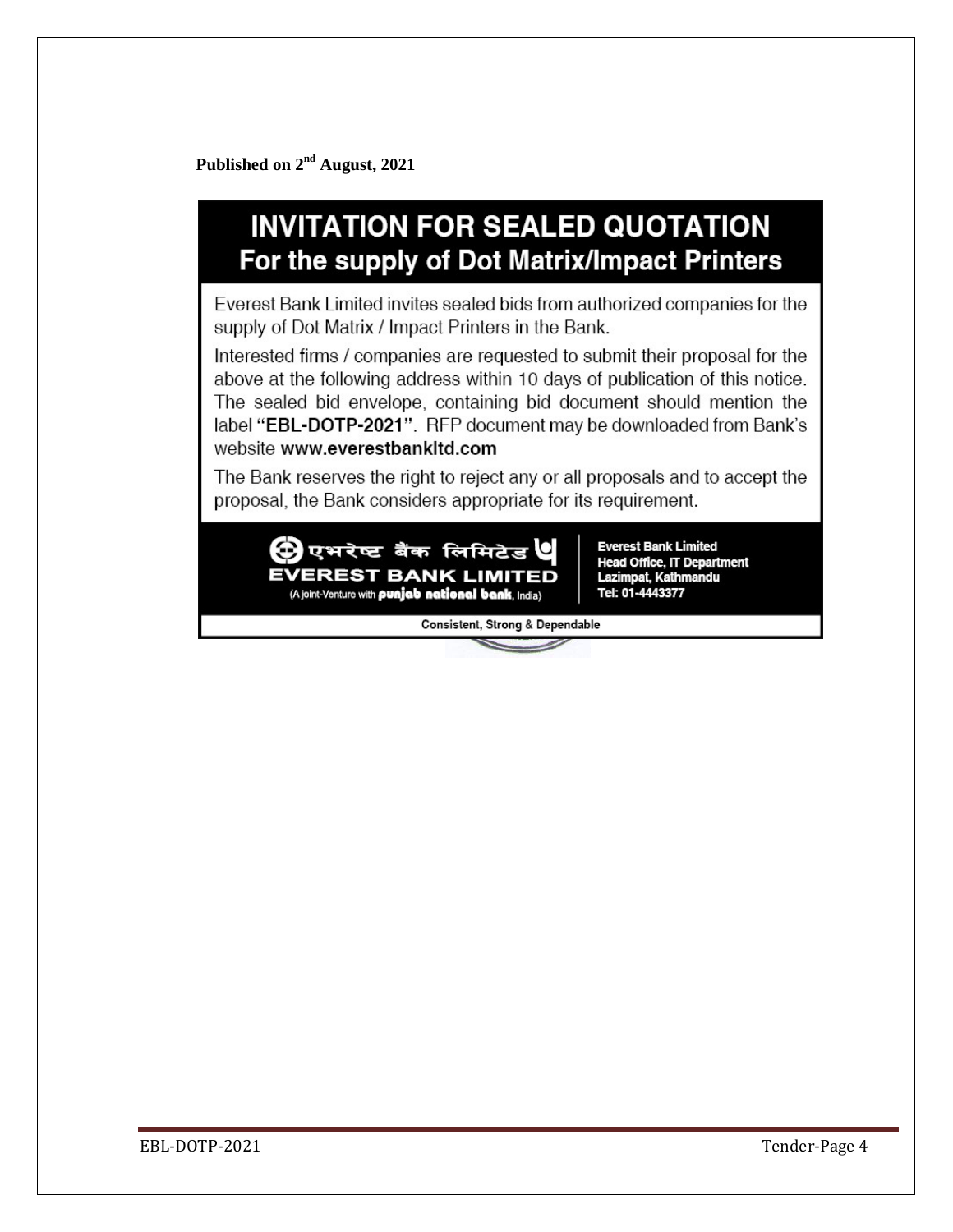|                                                                                 | EBL-DOTP-2021                                                                                                                                                                                                                                                                                                                                                                                                                 |  |  |
|---------------------------------------------------------------------------------|-------------------------------------------------------------------------------------------------------------------------------------------------------------------------------------------------------------------------------------------------------------------------------------------------------------------------------------------------------------------------------------------------------------------------------|--|--|
|                                                                                 | August 2, 2021                                                                                                                                                                                                                                                                                                                                                                                                                |  |  |
|                                                                                 | August 2, 2021                                                                                                                                                                                                                                                                                                                                                                                                                |  |  |
|                                                                                 |                                                                                                                                                                                                                                                                                                                                                                                                                               |  |  |
|                                                                                 | August 12, 2021                                                                                                                                                                                                                                                                                                                                                                                                               |  |  |
|                                                                                 |                                                                                                                                                                                                                                                                                                                                                                                                                               |  |  |
|                                                                                 | August 15, 2021 @ 11:30am                                                                                                                                                                                                                                                                                                                                                                                                     |  |  |
|                                                                                 |                                                                                                                                                                                                                                                                                                                                                                                                                               |  |  |
|                                                                                 | Everest Bank Ltd.,                                                                                                                                                                                                                                                                                                                                                                                                            |  |  |
|                                                                                 | Head Office,                                                                                                                                                                                                                                                                                                                                                                                                                  |  |  |
|                                                                                 | Lazimpat, Kathmandu                                                                                                                                                                                                                                                                                                                                                                                                           |  |  |
|                                                                                 | Nil                                                                                                                                                                                                                                                                                                                                                                                                                           |  |  |
|                                                                                 | Rs.2,500/-                                                                                                                                                                                                                                                                                                                                                                                                                    |  |  |
|                                                                                 | (Deposit voucher to be tendered at the time of                                                                                                                                                                                                                                                                                                                                                                                |  |  |
|                                                                                 | submission of bid document)                                                                                                                                                                                                                                                                                                                                                                                                   |  |  |
|                                                                                 | Everest Bank Limited, IT Department                                                                                                                                                                                                                                                                                                                                                                                           |  |  |
|                                                                                 | 4443377 Ext 2000, 2007                                                                                                                                                                                                                                                                                                                                                                                                        |  |  |
|                                                                                 | The submitted bid and its pricing shall remain valid                                                                                                                                                                                                                                                                                                                                                                          |  |  |
|                                                                                 | for a period of 6 months from the date of                                                                                                                                                                                                                                                                                                                                                                                     |  |  |
|                                                                                 | submission.                                                                                                                                                                                                                                                                                                                                                                                                                   |  |  |
| 0000-4400-524-14 (Income Miscellaneous-HO)<br>Bank Account Number where the RFP |                                                                                                                                                                                                                                                                                                                                                                                                                               |  |  |
|                                                                                 | EREST BANK                                                                                                                                                                                                                                                                                                                                                                                                                    |  |  |
| <b>blend</b>                                                                    | Selected bidder/s has to submit a Bank Guarantee                                                                                                                                                                                                                                                                                                                                                                              |  |  |
|                                                                                 | of a sum of 15% of bid amount within 15 days upon<br>receiving work order from the Bank. The bond                                                                                                                                                                                                                                                                                                                             |  |  |
|                                                                                 | should contain validity for a period of six months.                                                                                                                                                                                                                                                                                                                                                                           |  |  |
|                                                                                 | Application letter<br>1.                                                                                                                                                                                                                                                                                                                                                                                                      |  |  |
|                                                                                 | 2.<br>Copy of company registration certificate                                                                                                                                                                                                                                                                                                                                                                                |  |  |
|                                                                                 | 3.<br>Copy of VAT/PAN registration certificate                                                                                                                                                                                                                                                                                                                                                                                |  |  |
|                                                                                 | 4.<br>Copy of memorandum<br>$\&$<br>article<br>of                                                                                                                                                                                                                                                                                                                                                                             |  |  |
|                                                                                 | association of the company                                                                                                                                                                                                                                                                                                                                                                                                    |  |  |
|                                                                                 | Latest balance sheet of the company<br>5.                                                                                                                                                                                                                                                                                                                                                                                     |  |  |
|                                                                                 | Copy of latest available Tax clearance<br>6.                                                                                                                                                                                                                                                                                                                                                                                  |  |  |
|                                                                                 | certificate                                                                                                                                                                                                                                                                                                                                                                                                                   |  |  |
|                                                                                 | Letter of undertaking<br>7.                                                                                                                                                                                                                                                                                                                                                                                                   |  |  |
|                                                                                 | Bid document fee deposit voucher<br>8.                                                                                                                                                                                                                                                                                                                                                                                        |  |  |
|                                                                                 | Detail of prior experience<br>9.                                                                                                                                                                                                                                                                                                                                                                                              |  |  |
|                                                                                 | 10. Other supporting document in respect of<br>minimum qualification criteria                                                                                                                                                                                                                                                                                                                                                 |  |  |
|                                                                                 | Copy of authorization by the OEM (Original                                                                                                                                                                                                                                                                                                                                                                                    |  |  |
|                                                                                 | Manufacturer)<br>Equipment<br>for<br>dealership                                                                                                                                                                                                                                                                                                                                                                               |  |  |
|                                                                                 | distributor                                                                                                                                                                                                                                                                                                                                                                                                                   |  |  |
|                                                                                 |                                                                                                                                                                                                                                                                                                                                                                                                                               |  |  |
|                                                                                 |                                                                                                                                                                                                                                                                                                                                                                                                                               |  |  |
| Bid acceptance / rejection                                                      | The Bank reserves all the rights to accept or                                                                                                                                                                                                                                                                                                                                                                                 |  |  |
|                                                                                 | reject the proposal(s) fully or partially at its sole<br>discretion without assigning any reasons                                                                                                                                                                                                                                                                                                                             |  |  |
|                                                                                 | оарргу ог Doc маатта 1 гипств at Dycrest Dank Elli<br>Date of advertisement (First Time notice)<br>Date of commencement of distribution of<br>Bidding Document for first time Notice<br>Last date and time for receipt of<br>Date and Time of opening of Technical /<br>Place of opening of Bids & Address<br>document cost is to be deposited<br>Document to be submitted along with bid.<br>sell<br>authorized<br>the<br>to |  |  |

**BID DETAILS Supply of Dot Matrix Printers at Everest Bank Limited**

**Note: Bids will be opened in presence of designated committee of the Bank. Bidders' shall be intimated accordingly upon selection of the bidder after due analysis of the bids, both technical / commercial.**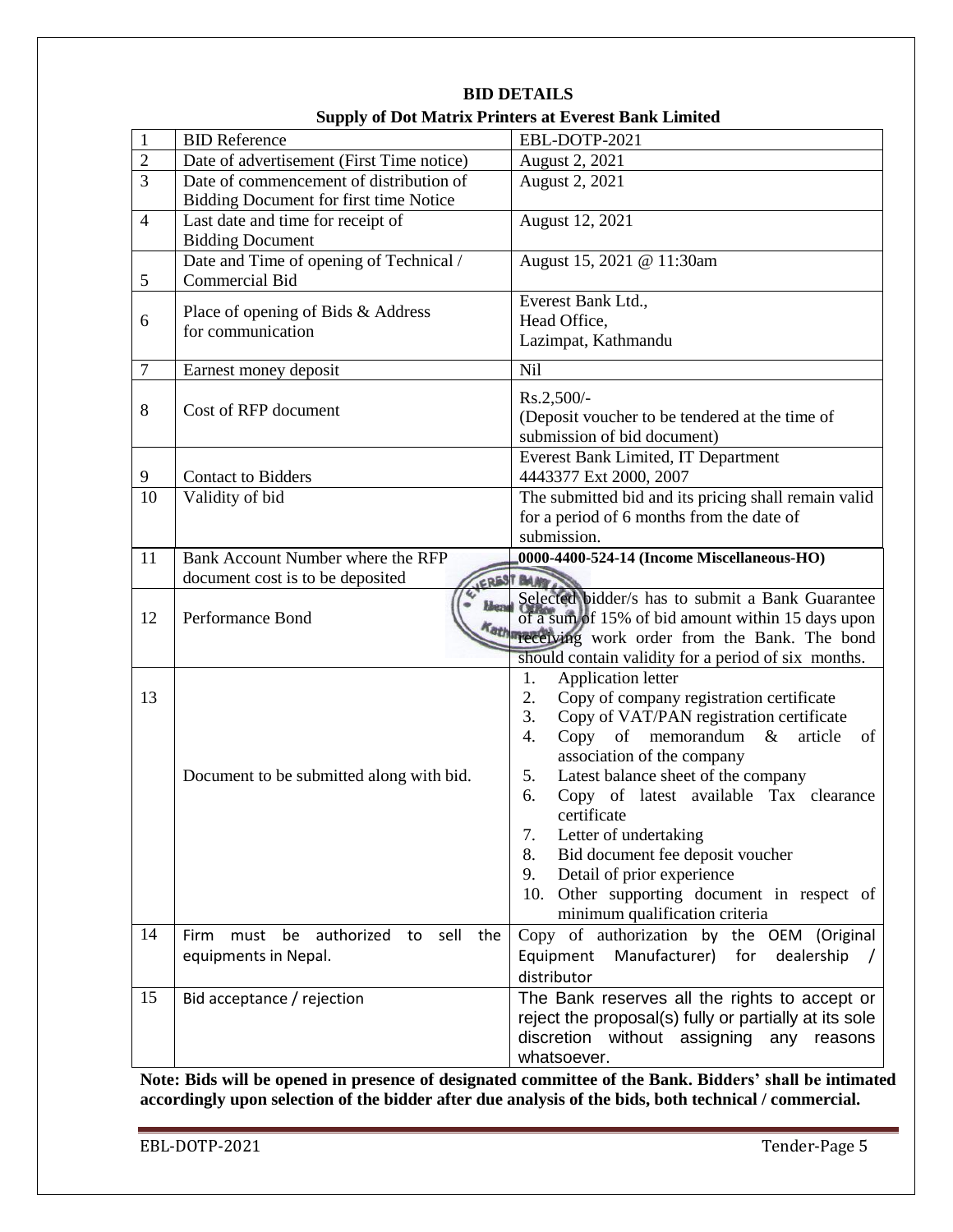# **INFORMAITON TO BIDDER**

Everest Bank Limited (EBL) is in process of purchasing branded dot matrix printers for the use at its Head Office and at different branches.

EBL was established in 1994 October. At present, the Bank has its presence across the country with a branch network of 104 branches, 23 Revenue counters and 136 ATMs. The Bank has a customer base of approx 1200 thousand customers. The Bank is looking for purchasing Dot Matrix / Impact printers for the use at its different branches.

The request for proposal document is solely for the purpose of selecting the printer supplier for EBL. The Bank invites proposals from qualified bidders to participate in the bidding process for selecting supplier/s for the supply and installation of the proposed equipments in the Bank.

### **Conditions**

- a) Details / Brochures containing technical specifications for the proposed systems to be provided to the Bank.
- b) EBL accepts the lowest bid or any bids and reserves to itself the right to accept or reject any bid without assigning any reason thereof and without incurring any liability to the affected bidders on the process.
- c) The supply of Dot Matrix Printers must be made within four to six weeks from the date of issue of purchase order. The supply should be effected as per specifications furnished in the RFP under equipment specification head. **Hend Office**
- e) The equipment should be replaced by the vendor within warranty period in case of chronic system design or manufacturing defects or quality control problem.
- h) Price offered in the commercial bid should be inclusive of all taxes.
- j) The selected bidder shall be required to supply/deliver the printers at Bank's Head Office, Lazimpat, Kathmandu within four weeks from the date of issue of the Purchase Order for first lot of order and for subsequent orders, delivery should be within 7 days from each purchase order,
- i) In case of delayed delivery beyond the given deadline, the Bank shall have right to levy penalty to the supplier NPR.1000.00 Per day.
- k) Payment shall be made only upon testing and verification of technical specifications from the Bank's technical team for the items supplied to the Bank,
- l) Bank shall not be liable for payment against the Printers other than specified specifications and quality than the RFP.
- m) Bidders should sign and stamp in all the pages of RFP document submitted to the bank.

All the terms and conditions mentioned above are acceptable and binding to the bidder and it is an integral part of this RFP documents.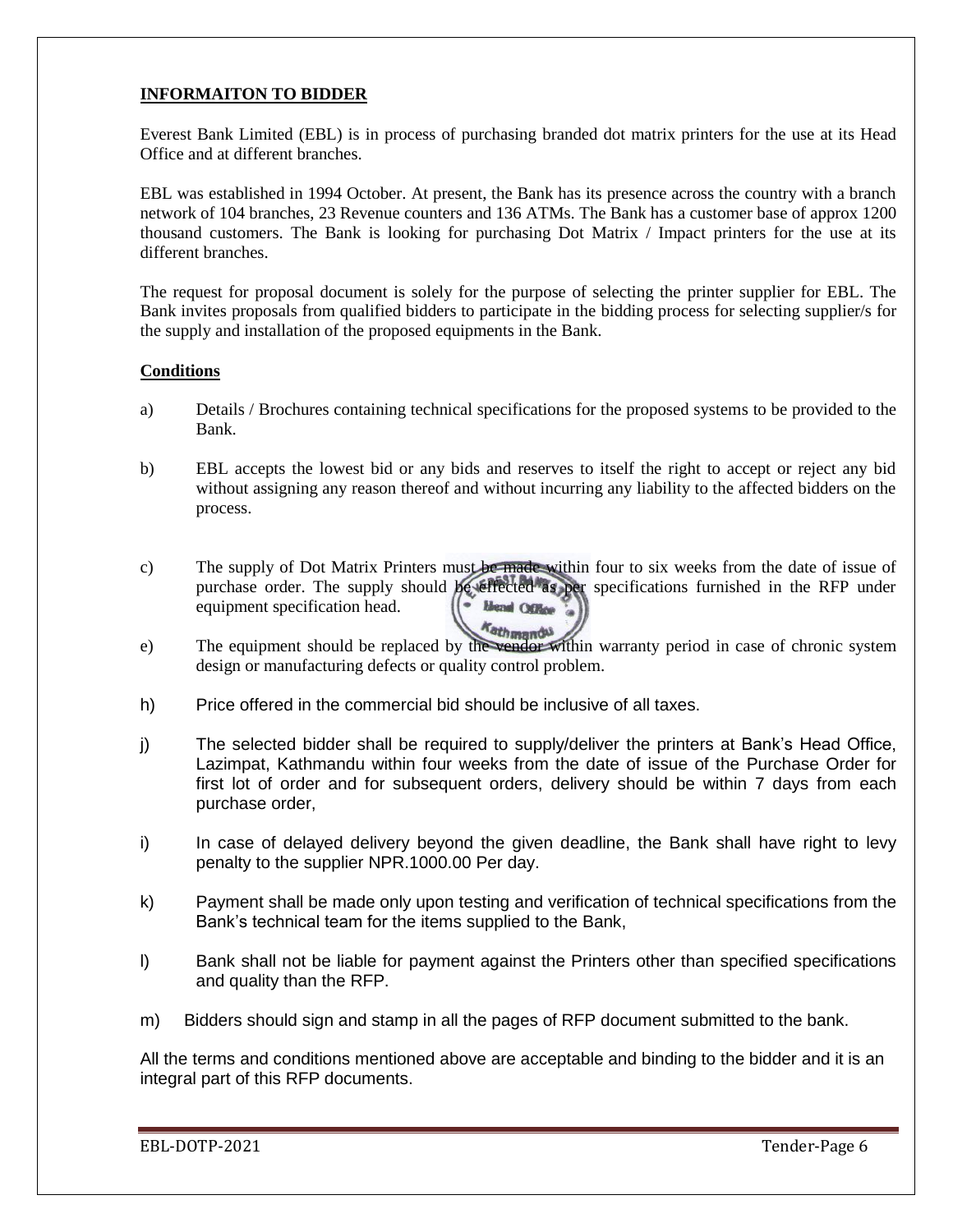# **EVALUATION MATRIX**

| S# | <b>Evaluation criteria</b>                                                                                                                                                                                       | Weight-age |
|----|------------------------------------------------------------------------------------------------------------------------------------------------------------------------------------------------------------------|------------|
| 1  | <b>Operation of Company</b><br>(a) Up-to 3 years 14 Marks<br>(b) Up-to 4 years 17 Marks<br>(c) above 4 years 20 marks                                                                                            | 20         |
| 2  | Supply / contract for proposed or similar or higher specs<br>equipment in Banks / companies<br>(a) Up-to 5 organizations 6 Marks<br>(b) Up-to 10 organization 8 Marks<br>(c) more than 10 organizations 10 Marks | 10         |
| 3  | Audited Financials with tax clearance<br>(a) Last 1 Year - 6 Marks<br>(b) Last 2 Years - 8 Marks<br>(c) Last 3 Years - 10 Marks                                                                                  | 10         |
| 4  | Price factor                                                                                                                                                                                                     | 60         |

The weight-age for the Techno-Commercial evaluation criteria will be as follows:

# WEREST BAN

# **Dot Matrix / Impact Printer -Configuration / Specifications**

|                | <b>LA MARKON</b>     |                                                                                                                         |  |  |
|----------------|----------------------|-------------------------------------------------------------------------------------------------------------------------|--|--|
| Sn.            | <b>Descriptions</b>  | <b>Required Specifications</b>                                                                                          |  |  |
| 1              | <b>Brand</b>         | EPSON / TALLEY / OKI                                                                                                    |  |  |
| $\mathcal{P}$  | Preferable Models    | 1. Epson LQ 310<br>2. Epson TM-U295P<br>3. Tally DashCom 1330 /<br>4. OKI - Please mention the model in bid<br>document |  |  |
| 3              | Design               | Flatbed / Rolling (Preferably flatbed)                                                                                  |  |  |
| 4              | Printing speed       | 300 CPS and above                                                                                                       |  |  |
| 5              | Columns              | Minimum 80 Columns for EPSON LQ 310 and<br>Talley<br>Column will not be applicable for Epson TM-<br><b>U295P</b>        |  |  |
| 6              | Buffer memory        | 128 KB or higher                                                                                                        |  |  |
| $\overline{7}$ | Printer head life    | 100 million stroke or higher                                                                                            |  |  |
| 8              | Original Ribbon life | 2 million character or higher                                                                                           |  |  |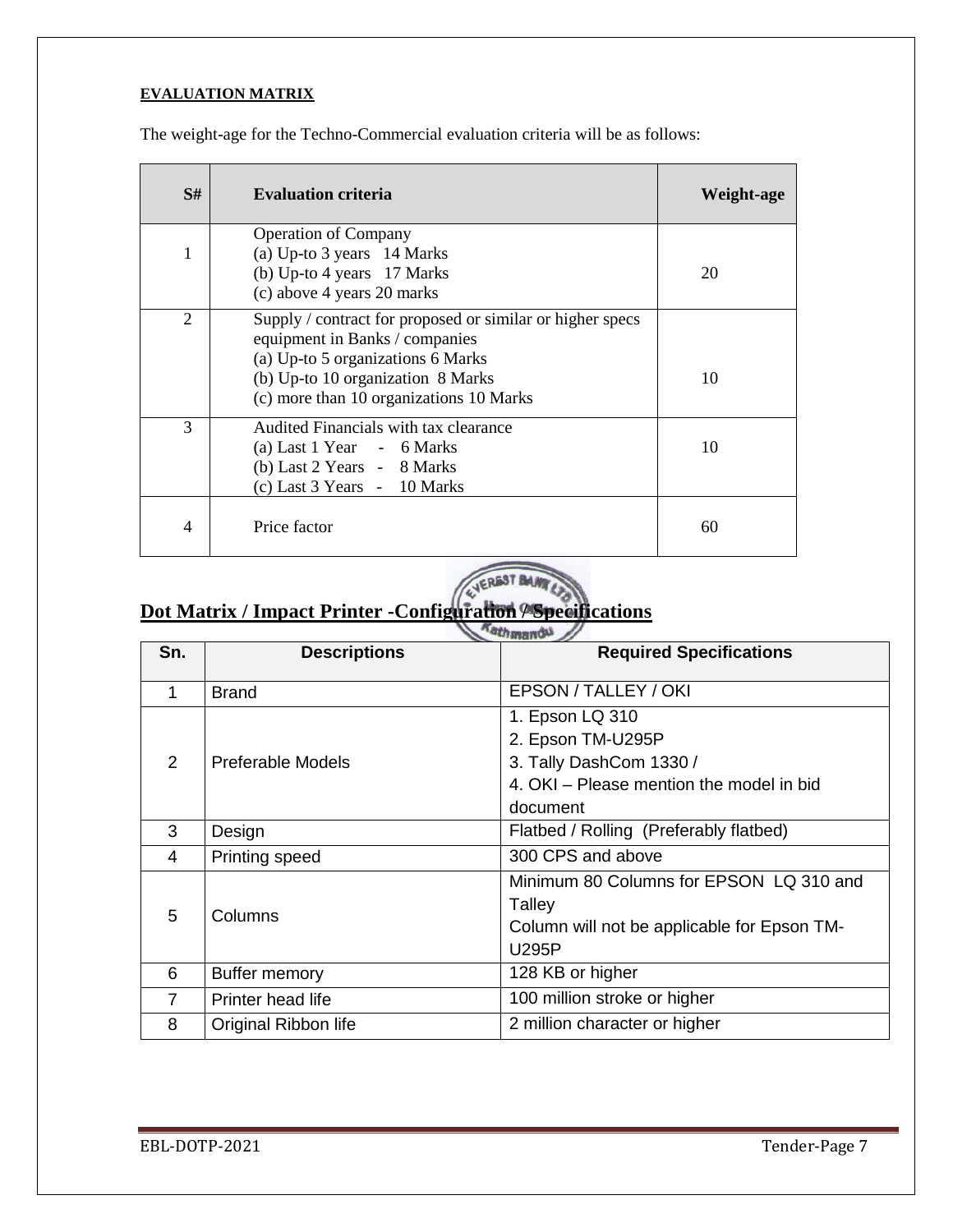# **ELIGIBILITY CRITERIA (PRE-REQUISITES)**

The vendor intending to participate in the RFP process should possess necessary experience, strength, capabilities and resources to meet the requirements of the project. The vendor should be financially and technically capable to execute the project. This RFP is strictly for those vendors who qualify the eligibility criteria as given below.

| <b>S.N.</b>     | <b>Eligibility Criteria</b>                                                                                                                                                                                                  | <b>Required Documentary Evidence</b>                                                                                                                                                                     |  |
|-----------------|------------------------------------------------------------------------------------------------------------------------------------------------------------------------------------------------------------------------------|----------------------------------------------------------------------------------------------------------------------------------------------------------------------------------------------------------|--|
| 1               | Bidder should be a registered company in<br>Nepal having in operation for at least of 2<br>years as on date of RFP.                                                                                                          | The Certificate of Incorporation issued by<br>Registrar of Companies along with the copies of<br>Memorandum and Articles of Association are<br>required to be submitted along with the technical<br>bid. |  |
| $\overline{2}$  | Bidder should have supplied / installed the<br>branded dot matrix printers in corporate<br>offices, preferably in A class commercial<br>Banks.                                                                               | Supported by documentary evidence and also<br>copies of the Service Contracts wherever entered.                                                                                                          |  |
| 3               | Financial statements i.e. Balance sheet and<br>profit & loss accounts / Tax clearance<br>certificate of vendor to be submitted and to be submitted.<br>should have positive net worth (at least forthmands)<br>last 2 years) | Audited financial statement for the relevant years                                                                                                                                                       |  |
| $\overline{4}$  | Bidder should not have been blacklisted.                                                                                                                                                                                     | Self declaration                                                                                                                                                                                         |  |
| $7\phantom{.0}$ | The vendor should have the in house team<br>of qualified technical persons for technical<br>support / after sale support / repair and<br>maintenance support for the supplied<br>equipments.                                 | List of technical experts with certification.                                                                                                                                                            |  |
| 80              | Bidder should submit the authorization<br>evidence for<br>selling and support of<br>aforementioned hardware in Nepal.                                                                                                        | Reference letter                                                                                                                                                                                         |  |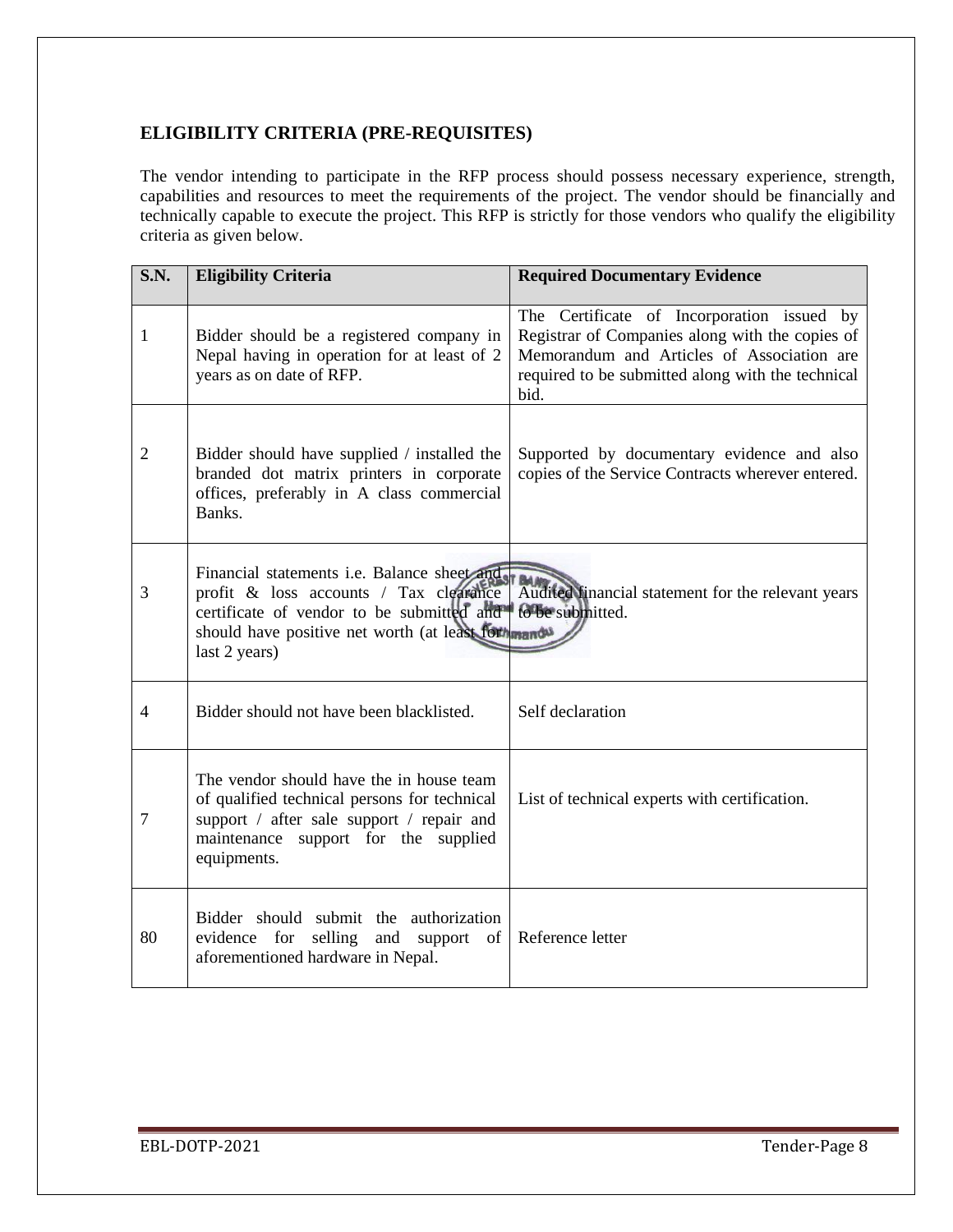# **Letter of Undertaking on Company Letter head To be submitted by Bidders**

**To Everest Bank Limited Head Office Lazimpat, Kathmandu**

Dear Sir,

## **Reg.: Bid for Supply of Dot Matrix / Impact Printers at Everest Bank Ltd. (EBL--DOTP-2021)**

We submit our Bid Document herewith.

We understand that

- The Bank may accept the lowest or any bid received by the Bank which you may consider, and the Bank may reject all or any bid.
- If our Bid for the above job is accepted, we undertake to enter into and execute at our cost, when called upon by the Bank to do so, a contract in the prescribed form. Unless and until a formal contract is prepared and executed, this bid together with your written acceptance thereof shall constitute a binding contract between us.
- If our bid is accepted, we are to be jointly and severally responsible for the due performance of the contract contract. Kathmandu
- Vendor means the bidder who is decided and selected after analysis of the commercial bids.
- We have examined the above referred RFP document. As per the terms and conditions specified in the RFP document, and in accordance with the schedule of prices indicated in the commercial bid and made part of this offer.
- We have gone through the terms contained in the above referred RFP document. We declare that all the provisions of this RFP are acceptable to us. We further certify that below signed persons are the authorized signatory of this company and, therefore, competent to make this declaration.
- If our offer is accepted, we undertake, to start the assignment under the scope immediately after receipt of order from the Bank.
- We have taken note of Penalty clauses in the RFP and agree to abide by the same. We also note that Bank reserves the right to cancel the order and order cancellation clause as per terms and condition would be applicable.
- We understand that for delays not attributable to us or on account of uncontrollable circumstances, penalties will not be levied and that the decision of the Bank will be final and binding on us. We agree to abide by this offer till 15 days from the last date stipulated by the Bank for submission of bid, and our offer shall remain binding upon us and may be accepted by Bank any time before the expiry of that period.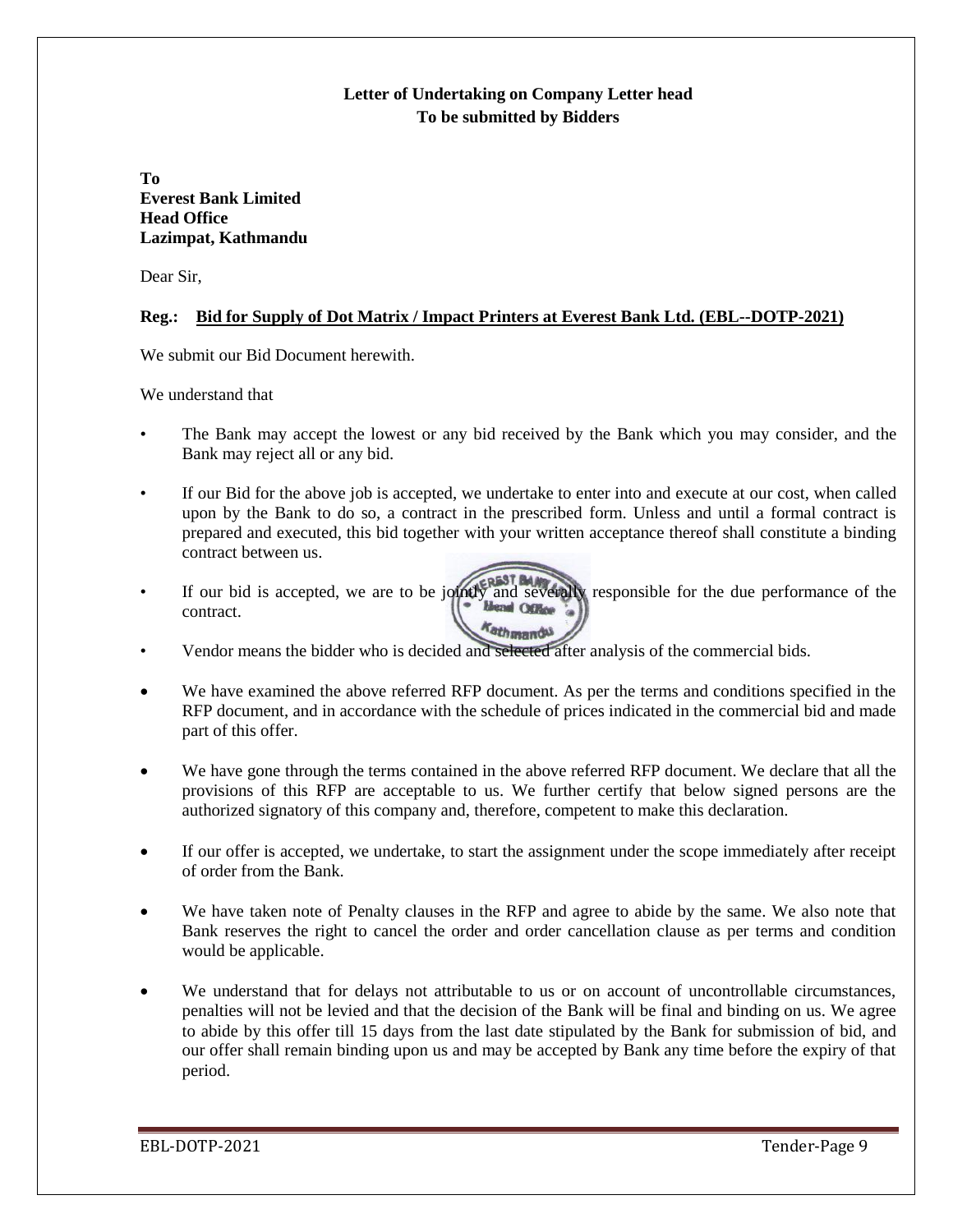- We also certify that the information/data/particulars furnished in our bid are factually correct and also accept that in the event of any information / data / particulars are found to be incorrect, Bank will have the right to disqualify us.
- We also undertake that all the Firmware and Hardware shall be of recent version.
- We undertake to comply with the terms and conditions of the bid document. We understand that Bank may reject any or all of the offers without assigning any reason whatsoever.
- All declaration required are duly signed by authorized signatory of the bidder and enclosed.

Dated at\_\_\_\_\_\_\_\_\_\_\_\_ this \_\_\_\_\_\_\_\_\_\_\_\_\_\_\_day of \_\_\_\_\_\_\_\_\_\_2021.

Name of the Authorized person of the Company:

Designation:

Yours faithfully



\_\_\_\_\_\_\_\_\_\_\_\_\_\_\_\_\_\_\_\_\_\_\_\_\_\_\_\_\_\_\_\_ **Company Seal & Bidder's Signature**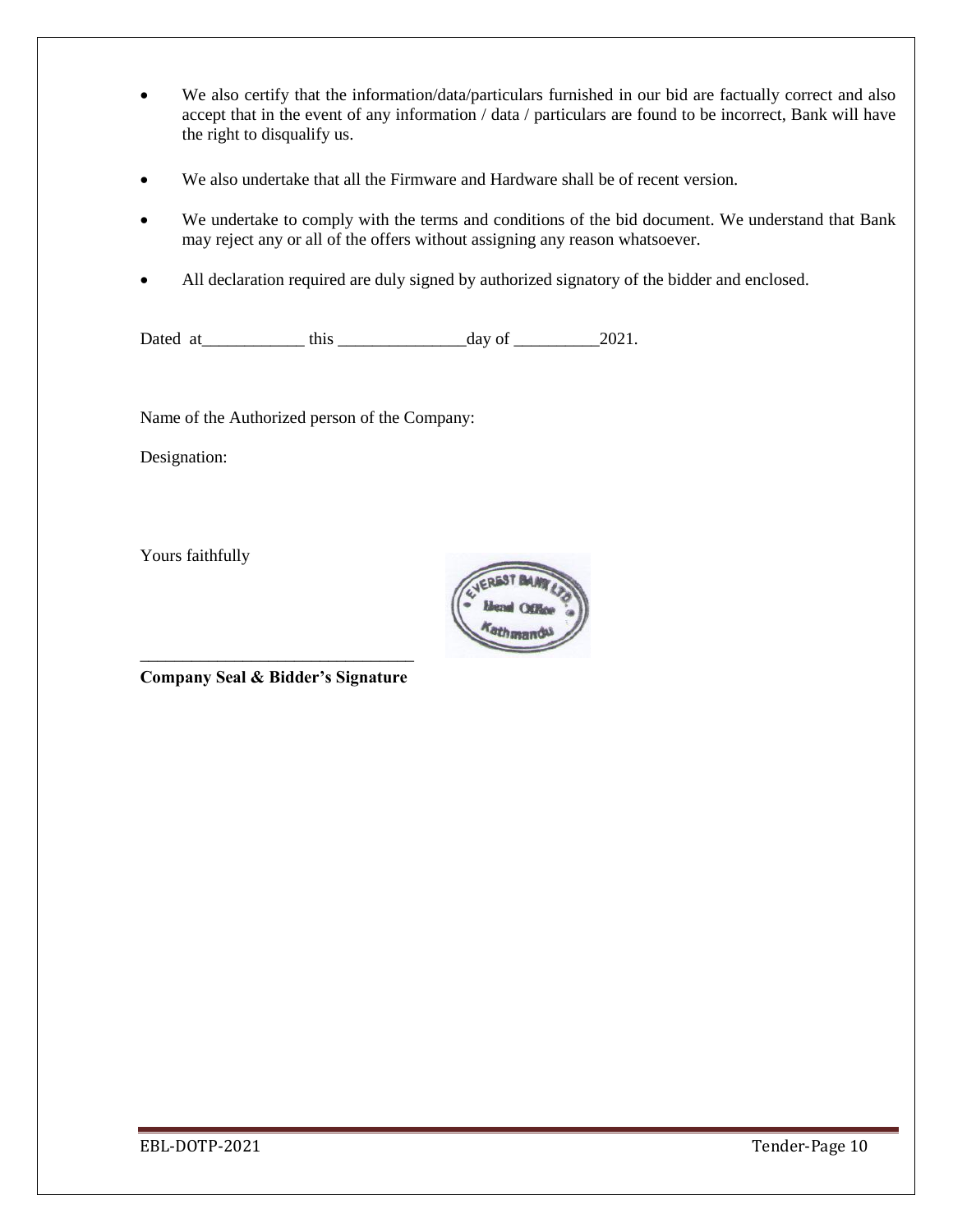# **COMMERCIAL PROPOSAL**

### **Format for Commercial Bid for supply of**

# **Dot Matrix / Impact Printers (EBL-DOTP-2021)** *to be printed on company's letter head*

- **a)** The price quoted by the bidder shall be inclusive i.e. inclusive of all applicable taxes, duties, etc, which shall be paid by the Bank. There will be no price enhancement for the contract period and any extension thereof. The service fee quoted for annual maintenance contract, if Bank opts, will be fixed for a period 3 (three) years after the expiry of warranty.
- b) Any commercial bid, which is conditional, may be rejected.

The Bidder should quote in the following manner for the commercials of the proposed hardware equipment:

| S# | Equipment      | Brand /<br><b>Model</b> | <b>Full Configuration /</b><br>specification detail                    | Unit<br><b>Prince</b> | <b>Unit Price</b><br>with VAT |
|----|----------------|-------------------------|------------------------------------------------------------------------|-----------------------|-------------------------------|
| S# | Equipment      | <b>Brand</b><br>Model   | <sup>A</sup> Full Configuration /<br><b>Mend Ospecification detail</b> | Unit<br><b>Prince</b> | <b>Unit Price</b><br>with VAT |
|    | <b>Printer</b> |                         |                                                                        |                       |                               |
|    |                |                         |                                                                        |                       |                               |

#### **(A) DOT MATRIX PRINTERS**

### **2. AMC Amount:**

'

We agree to abide by the Bid and the rates quoted therein for the orders awarded by the Bank and shall remain binding upon us. Until a formal contract is signed with the selected bidder, this Bid shall constitute a binding Contract to us.

We have complied with all the terms and conditions of the RFP. We understand that Bank may accept the lowest or any bid out of the received bids.

This proposal and your written acceptance of it shall constitute a binding contract to us. As per the RFP terms we understand that you are not bound to accept the lowest or any proposal you receive.

## **Authorized Signatory of the Bidder and Company Seal**

- 1. Name of Bidder :
- 2. Designation
- 3. Business Address :
- 4. Date :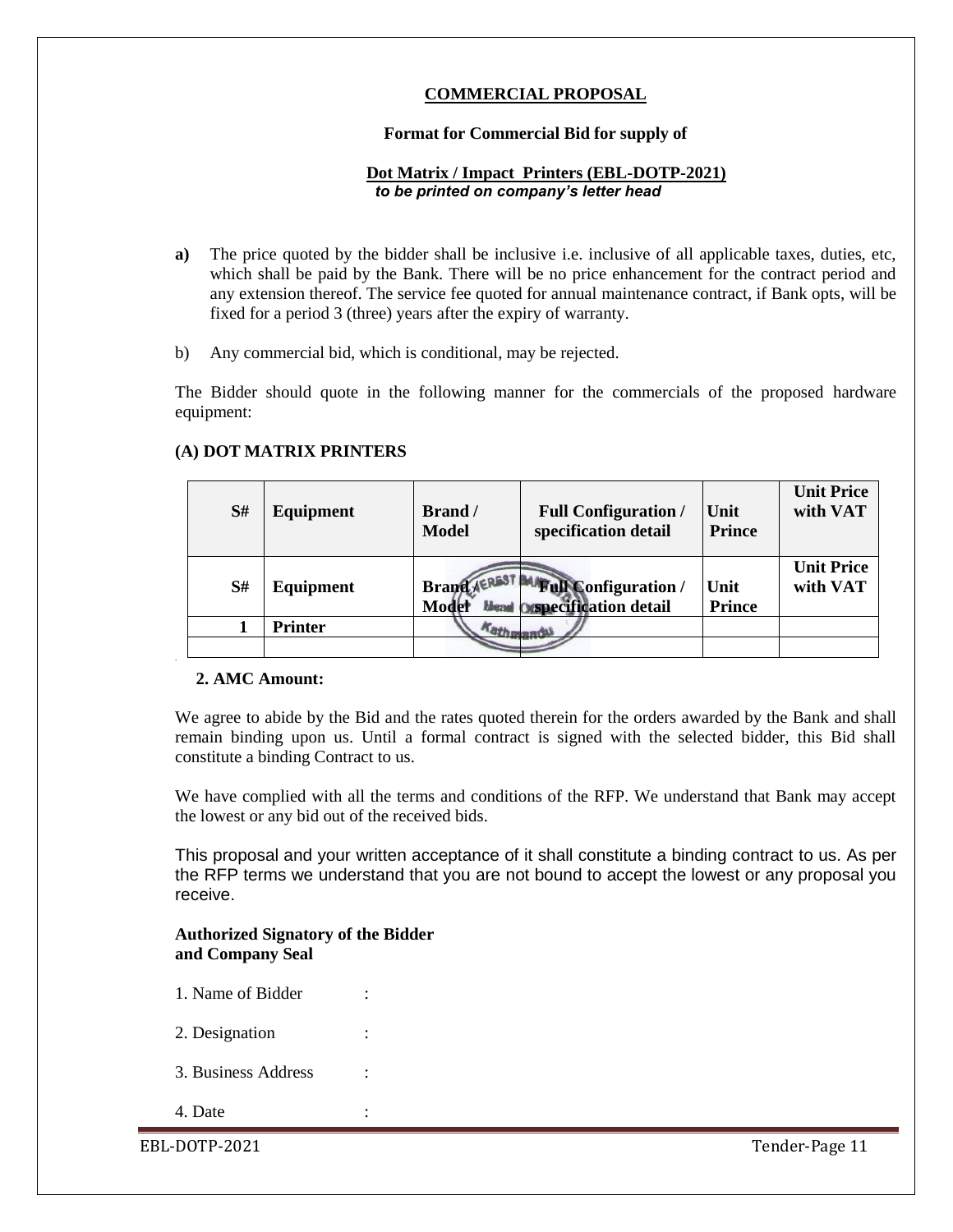#### **Note:**

- The vendor needs to clearly indicate if there are any recurring costs included in the above bid and quantify the same. In the absence of this, the vendor would need to provide the same without any charge.
- The vendor has to make sure all the arithmetical calculations are accurate. Bank will not be held responsible for any incorrect calculations.
- The price quoted by the bidder should be all inclusive, that is inclusive of all taxes and levies, including service tax, if any.
- In case of discrepancy between figures and words, the amount in words shall prevail.
- No increase in costs, duties, taxes, charges, etc., irrespective of reasons (including exchange rate fluctuations, etc.) whatsoever, shall be admissible during the currency of the Contract.

### **TAXES AND DUTIES**

The Supplier will be solely responsible for all applicable taxes, duties, levies, charges, license fees, etc. in connection with delivery of products at site including incidental services and commissioning.

Tax deduction at Source:



• Wherever the laws and regulations require deduction of such taxes at the source of payment, the Bank shall effect such deductions from the payment due to the supplier. The deposit of amounts so deducted and issuance of certificate for such deductions shall be made by the Bank as per the laws and regulations in force.

# **PAYMENT TERM**

The payment shall be released by Bank on submission of a sign-off letter obtained by an authorized official of the EBL upon full examining the specification / configurations of equipment and upon successful running of the equipment.

Upon supply and installation of Printers at EBL, the payment shall be made as follows which will be acceptable to the bidder:-

| 50% | Upon issuance of Purchase Order by the Bank and after submission of Bank Guarantee<br>by the bidder. |
|-----|------------------------------------------------------------------------------------------------------|
| 30% | Upon delivery and signing-off the test completion activity.                                          |
| 20% | After one month of successful running of equipment                                                   |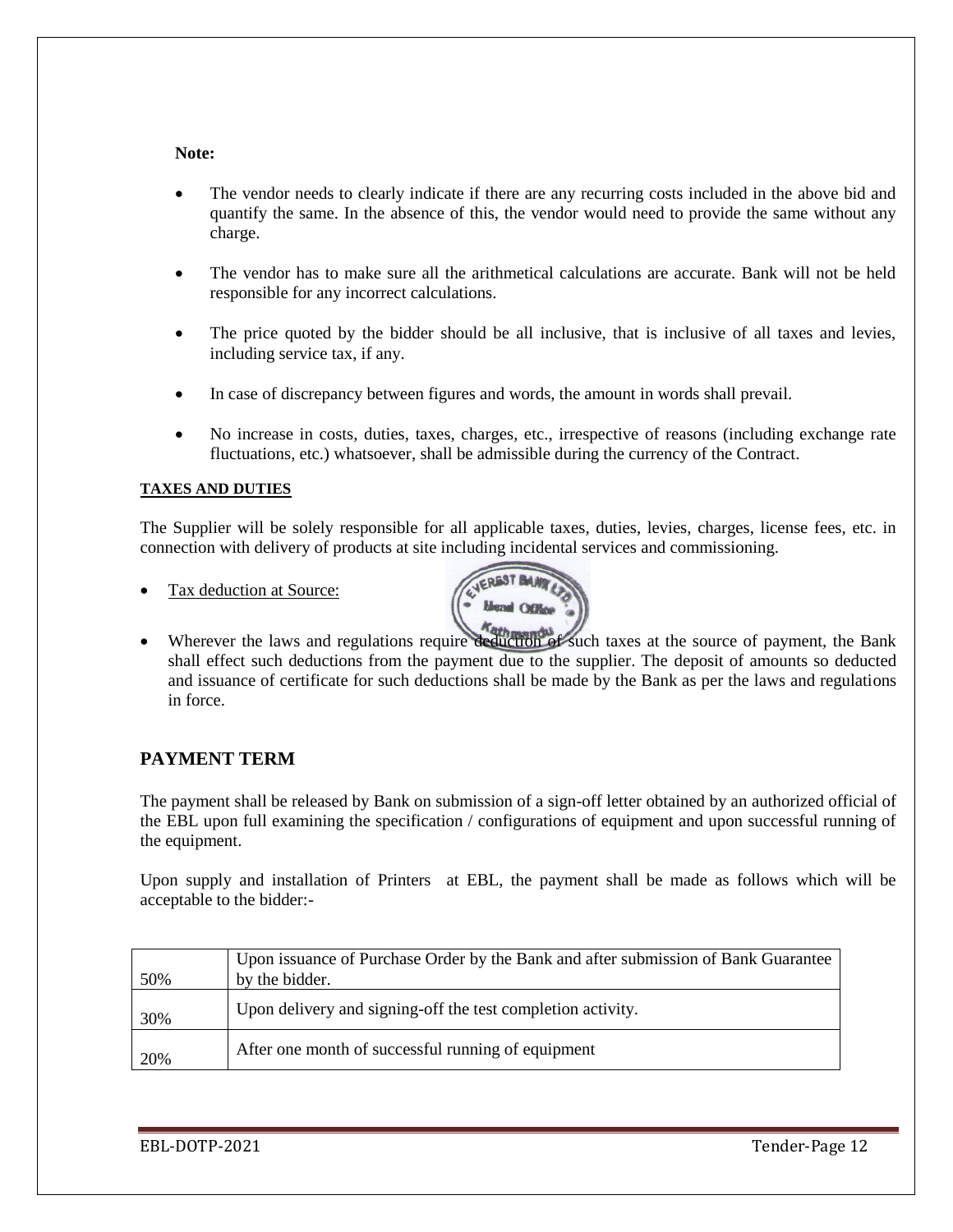**Everest Bank Limited**

**IT Dept.**

**Head Office, Lazimpat, Kathmandu**

### **Reg.: Submission of RFP document for the supply of Dot Matrix / Impact Printers**

Dear Sir,

This has reference to the Tender Notice of Everest Bank dated  $2<sup>nd</sup>$  August, 2021 published in The Karobar Daily for the supply of Dot Matrix Printers, we hereby submit our application to supply / deliver the Dot Matrix / Impact Printers to Everest Bank as per the technical specifications mentioned in the RFP document floated by the Bank.

Kathmand

The terms and conditions mentioned in the RFP document are fully acceptable to us.

Yours sincerely,

\_\_\_\_\_\_\_\_\_\_\_\_\_\_ Signature Name of the official signing the application: Designation Name of the Firm/Company: Contact Telephone/Mobile No.:

Company Stamp

**Date:**